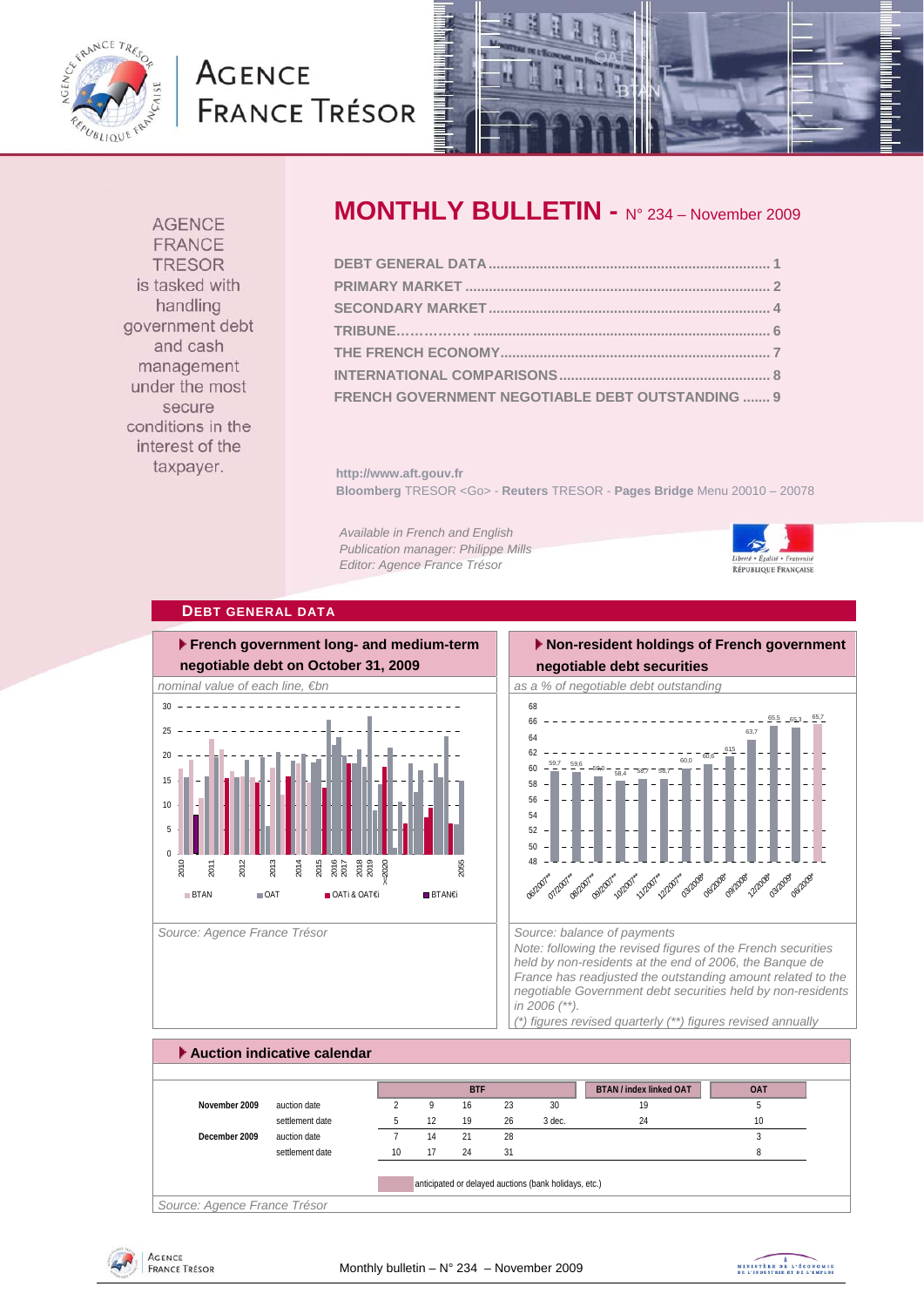# **NEWS**

# **Modernising the French strips market**

Responding to requests from primary dealers, Agence France Trésor has authorised new rules on stripping and reconstituting fixed-rate French Treasury bonds (OATs). The new procedure will introduce a "fungible zero-coupon certificate", a single certificate with no distinction between principal and interest. In future, when an OAT is stripped, it will be divided into a set of these new certificates, which have the same face value (€0.01) but different maturities calibrated on the cash flows from the original bond. All same-maturity certificates will be fungible with each other. They can also be put back together to reconstitute either the original OAT or a synthetic bond composed of certificates from different OAT issues.

The new stripping/reconstitution rules came into effect on 23 November. Prior to this, an OAT was strippable into a principal only certificate (PO) representing the bond's principal repayment flow at maturity (with a  $\epsilon$ 1 face value), and a set of interest only certificates (COs) representing accrued interest flows with due dates corresponding to the coupon payment dates of the original OAT (the face value of an CO was €0.25).

The innovation is in line with efforts to modernise the strips segment, opened in 1991 on the OAT market. It will improve the liquidity of the French debt market. COs and POs still in circulation may continue to exist : certificate holders can choose either to keep them in the portfolio or to convert them (as from 23 November through Euroclear) into fungible zero-coupon certificates with the same maturity.

#### **PRIMARY MARKET**

 **Long- and medium-term financing over the year on October 31, 2009** 







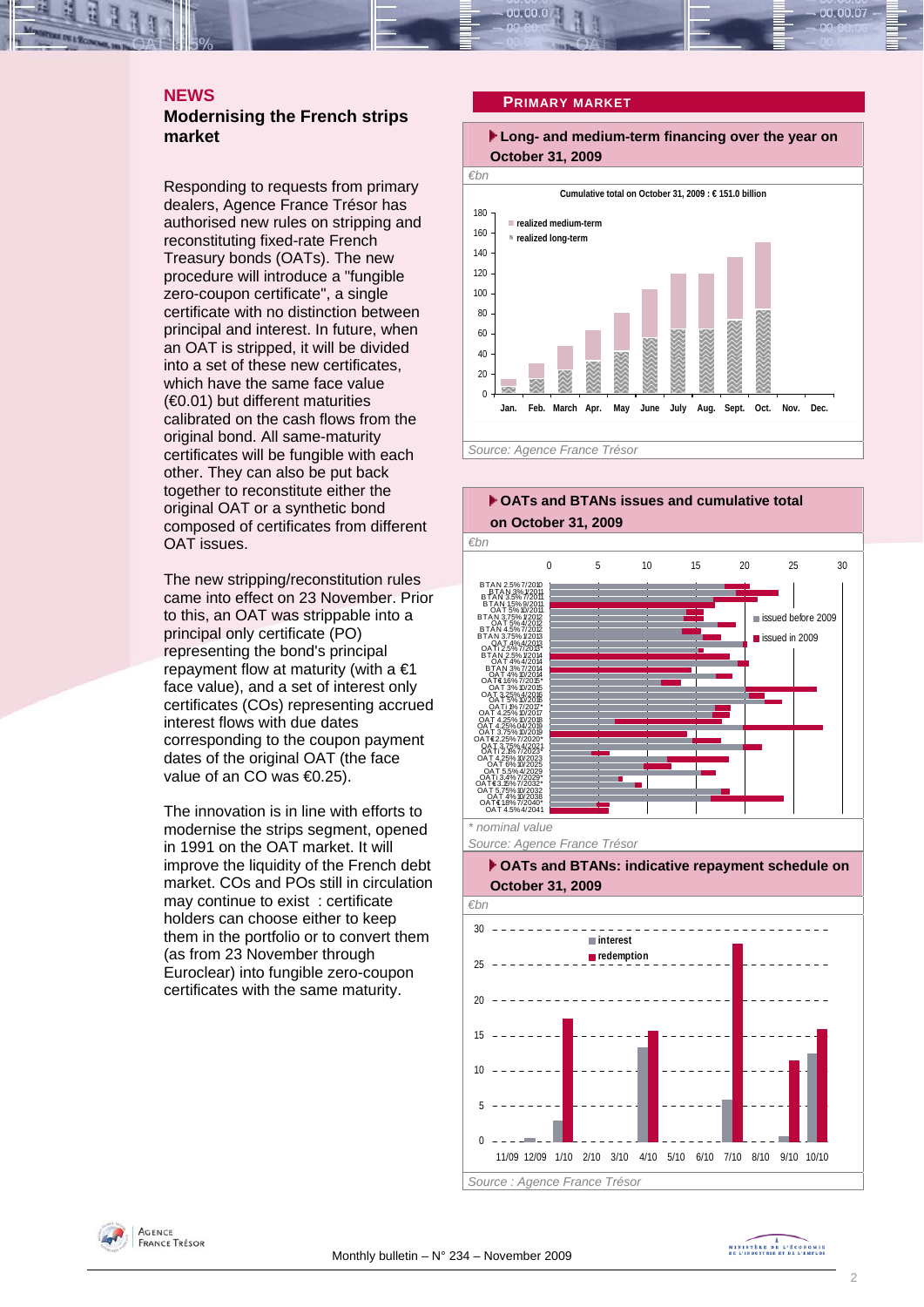

# **OAT and BTAN auctions – October 2009**

|                               | OAT 7 years                                | OAT 10 years | OAT 15 years | <b>BTAN 2 years</b> | OAT 4 years         | OAT 5 years | <b>BTAN 5 years</b> | OATEi 10 years | OATi 14 years | OATEi 30 years |
|-------------------------------|--------------------------------------------|--------------|--------------|---------------------|---------------------|-------------|---------------------|----------------|---------------|----------------|
|                               | 10/25/2016                                 | 10/25/2019   | 10/25/2025   | 9/12/2011           | 4/25/2013           | 4/25/2014   | 7/12/2014           | 7/25/2020      | 7/25/2023     | 7/25/2040      |
|                               | 5,00%                                      | 3,75%        | 6,00%        | 1,50%               | 4,00%               | 4,00%       | 3,00%               | 2,25%          | 2,10%         | 1,80%          |
| Auction date                  | 10/1/2009                                  | 10/1/2009    | 10/1/2009    | 10/15/2009          | 10/15/2009          | 10/15/2009  | 10/15/2009          | 10/15/2009     | 10/15/2009    | 10/15/2009     |
| Settlement date               | 10/6/2009                                  | 10/6/2009    | 10/6/2009    | 10/20/2009          | 10/20/2009          | 10/20/2009  | 10/20/2009          | 10/20/2009     | 10/20/2009    | 10/20/2009     |
| Amount announced              | $< 7.000 - 8.000 >$<br>$< 6.500 - 8.000 >$ |              |              |                     | $< 1.200 - 1.700 >$ |             |                     |                |               |                |
| Bid amount                    | 3,695                                      | 5,845        | 2,875        | 7,715               | 3.360               | 3.785       | 5,395               | 1,432          | 0,810         | 1,245          |
| Amount served                 | 1.710                                      | 3.695        | 1,810        | 3,187               | 0,825               | 1.080       | 2,890               | 0.673          | 0,360         | 0,665          |
| of which: NCTs before auction |                                            |              |              |                     |                     |             |                     |                |               |                |
| NCTs after auction            | 0,038                                      | 0,983        | 0,071        | 0,000               | 0,000               | 0,000       | 0,000               | 0,023          | 0,035         | 0,000          |
| <b>Total issued amount</b>    | 1.748                                      | 4,678        | 1.881        | 3,187               | 0,825               | 1.080       | 2,890               | 0,696          | 0,395         | 0,665          |
| Bid-to-cover ratio            | 2,16                                       | 1,58         | 1,59         | 2,42                | 4,07                | 3,50        | 1,87                | 2,13           | 2,25          | 1,87           |
| Weighted average price        | 112,09%                                    | 101.48%      | 123,43%      | 100,18%             | 106.09%             | 106.16%     | 101,69%             | 107,17%        | 104,91%       | 101,84%        |
| Yield to maturity             | 3.07%                                      | 3,57%        | 3.99%        | 1,40%               | 2,18%               | 2,54%       | 2,61%               | 1,52%          | 1,70%         | 1,72%          |
| Indexation coefficient*       | $\sim$                                     |              | $\sim$       |                     |                     |             | $\cdot$             | 1,12132        | 1,03043       | 1,05242        |

 *Source: Agence France Trésor* 

| <b>EXTERNATION BLACK BRIDGE BUDGER</b> |            |            |            |            |            |            |            |
|----------------------------------------|------------|------------|------------|------------|------------|------------|------------|
| $\epsilon$ m                           |            |            |            |            |            |            |            |
|                                        | <b>BTF</b> | <b>BTF</b> | <b>BTF</b> | <b>BTF</b> | <b>BTF</b> | <b>BTF</b> | <b>BTF</b> |
|                                        | 1 month    | 2 month    | 3 month    | 4 month    | 6 month    | 9 month    | 1 year     |
| <b>Auction date</b>                    |            | 10/5/2009  | 10/5/2009  |            | 10/5/2009  |            | 10/5/2009  |
| Settlement date                        |            | 10/8/2009  | 10/8/2009  |            | 10/8/2009  |            | 10/8/2009  |
| Maturity                               |            | 12/3/2009  | 1/7/2010   |            | 3/25/2010  |            | 9/23/2010  |
| <b>Total issued amount</b>             |            | 2,023      | 4,145      |            | 2,001      |            | 2,003      |
| Weighted average rate                  |            | 0.350%     | 0.393%     |            | 0.473%     |            | 0.667%     |
| <b>Auction date</b>                    |            | 10/12/2009 | 10/12/2009 |            | 10/12/2009 |            | 10/12/2009 |
| Settlement date                        |            | 10/15/2009 | 10/15/2009 |            | 10/15/2009 |            | 10/15/2009 |
| Maturity                               |            | 12/10/2009 | 1/7/2010   |            | 3/25/2010  |            | 9/23/2010  |
| <b>Total issued amount</b>             |            | 2.002      | 4.370      |            | 1.546      |            | 2.501      |
| Weighted average rate                  |            | 0.369%     | 0.403%     |            | 0.549%     |            | 0.772%     |
| <b>Auction date</b>                    |            | 10/19/2009 | 10/19/2009 |            | 10/19/2009 |            | 10/19/2009 |
| Settlement date                        |            | 10/22/2009 | 10/22/2009 |            | 10/22/2009 |            | 10/22/2009 |
| Maturity                               |            | 12/24/2009 | 1/21/2010  |            | 3/25/2010  |            | 10/21/2010 |
| <b>Total issued amount</b>             |            | 2.041      | 4.641      |            | 1.661      |            | 2.151      |
| Weighted average rate                  |            | 0.376%     | 0.416%     |            | 0.558%     |            | 0.865%     |
| <b>Auction date</b>                    |            | 10/26/2009 | 10/26/2009 |            | 10/26/2009 |            | 10/26/2009 |
| Settlement date                        |            | 10/29/2009 | 10/29/2009 |            | 10/29/2009 |            | 10/29/2009 |
| Maturity                               |            | 12/31/2009 | 1/21/2010  |            | 4/22/2010  |            | 10/21/2010 |
| <b>Total issued amount</b>             |            | 1.591      | 4.873      |            | 2.233      |            | 2.262      |
| Weighted average rate                  |            | 0.386%     | 0.401%     |            | 0.548%     |            | 0.832%     |

*Source: Agence France Trésor* 

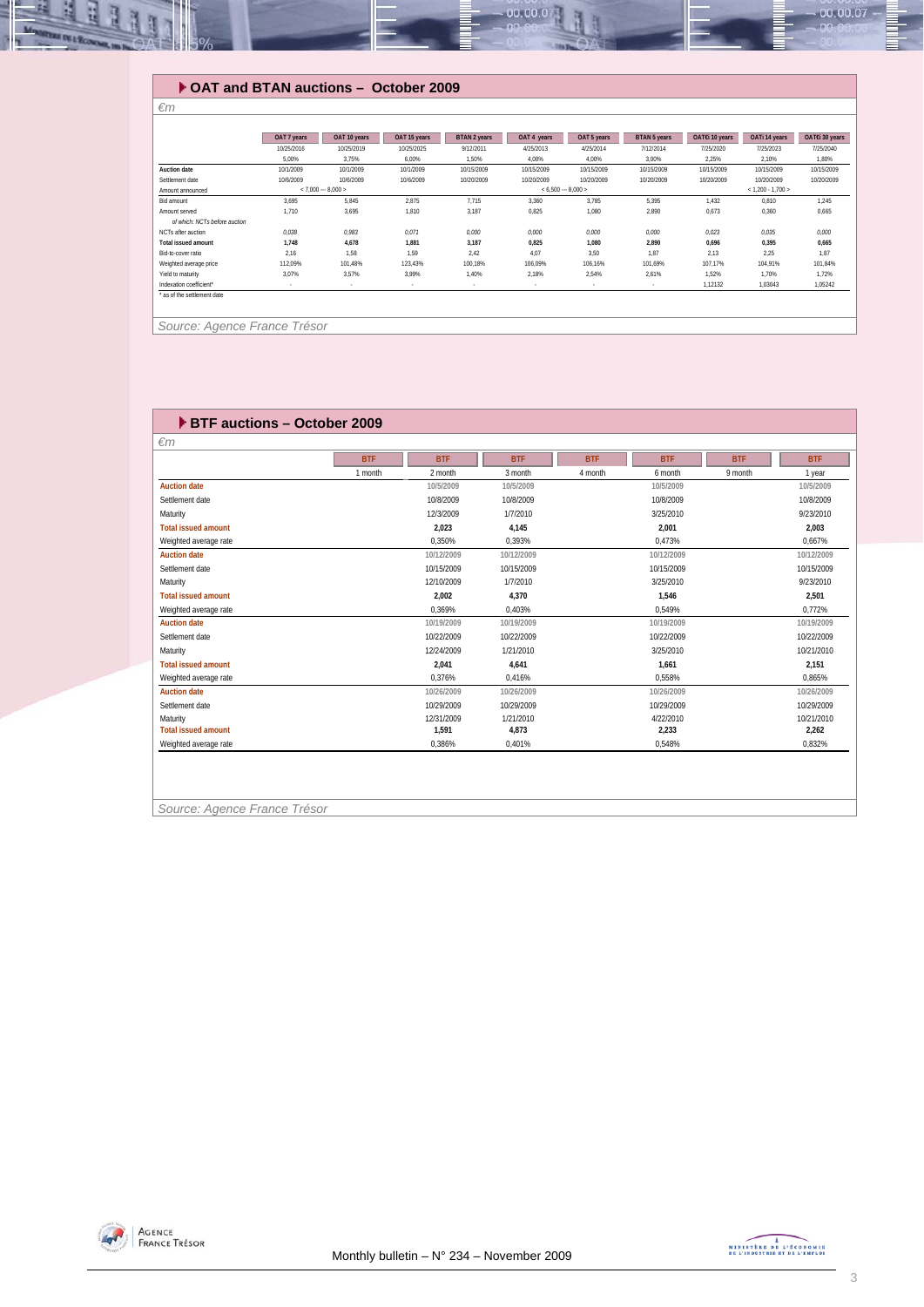







*(1) difference between the yield of the OAT 4% April 2013 and the yield of the OATi 2.5% July 2013 (2) difference between the yield of the OAT 5% April 2012 and the yield of the OAT€i 3% July 2012 (3) difference between the yield of the OAT 5.5% April 2029 and the yield of the OATi 3.4% July 2029 (4) difference between the yield of the OAT 5.75% October 2032 and the yield of the OAT€i 3.15% July 2032* 

| $\blacktriangleright$ Negotiable government debt and swaps |          |          |         |          |         |         |          |                  |                |  |
|------------------------------------------------------------|----------|----------|---------|----------|---------|---------|----------|------------------|----------------|--|
| $\varepsilon$ bn                                           |          |          |         |          |         |         |          |                  |                |  |
|                                                            | end      | end      | end     | end      | end     | end     | end      | end of September | end of October |  |
|                                                            | 2002     | 2003     | 2004    | 2005     | 2006    | 2007    | 2008     | 2009             | 2009           |  |
| Negotiable government debt                                 |          |          |         |          |         |         |          |                  |                |  |
| outstanding                                                | 717      | 788      | 833     | 877      | 877     | 921     | 1,017    | 1,134            | 1,141          |  |
| OAT                                                        | 478      | 512      | 552     | 593      | 610     | 641     | 681      | 715              | 708            |  |
| <b>BTAN</b>                                                | 151      | 168      | 184     | 189      | 200     | 202     | 198      | 209              | 212            |  |
| <b>BTF</b>                                                 | 88       | 109      | 97      | 95       | 66      | 79      | 138      | 211              | 221            |  |
| Swaps outstanding                                          | 61       | 61       | 61      | 52       | 44      | 42      | 28       | 23               | 22             |  |
| Average maturity of the negotiable debt                    |          |          |         |          |         |         |          |                  |                |  |
| before swaps                                               | 5 years  | 5 years  | 6 years | 6 years  | 7 years | 7 years | 6 years  | 6 years          | 6 years        |  |
|                                                            | 343 days | 297 days | 79 days | 267 days | 45 days | 51 days | 292 days | 242 days         | 253 days       |  |
| after swaps                                                | 5 years  | 5 years  | 6 years | 6 years  | 7 years | 7 years | 6 years  | 6 years          | 6 years        |  |
|                                                            | 265 days | 235 days | 34 days | 228 days | 16 days | 29 days | 276 days | 229 days         | 240 days       |  |
|                                                            |          |          |         |          |         |         |          |                  |                |  |
|                                                            |          |          |         |          |         |         |          |                  |                |  |
|                                                            |          |          |         |          |         |         |          |                  |                |  |
| Source: Agence France Trésor                               |          |          |         |          |         |         |          |                  |                |  |



MINISTRE DE L'ÉCONOMIE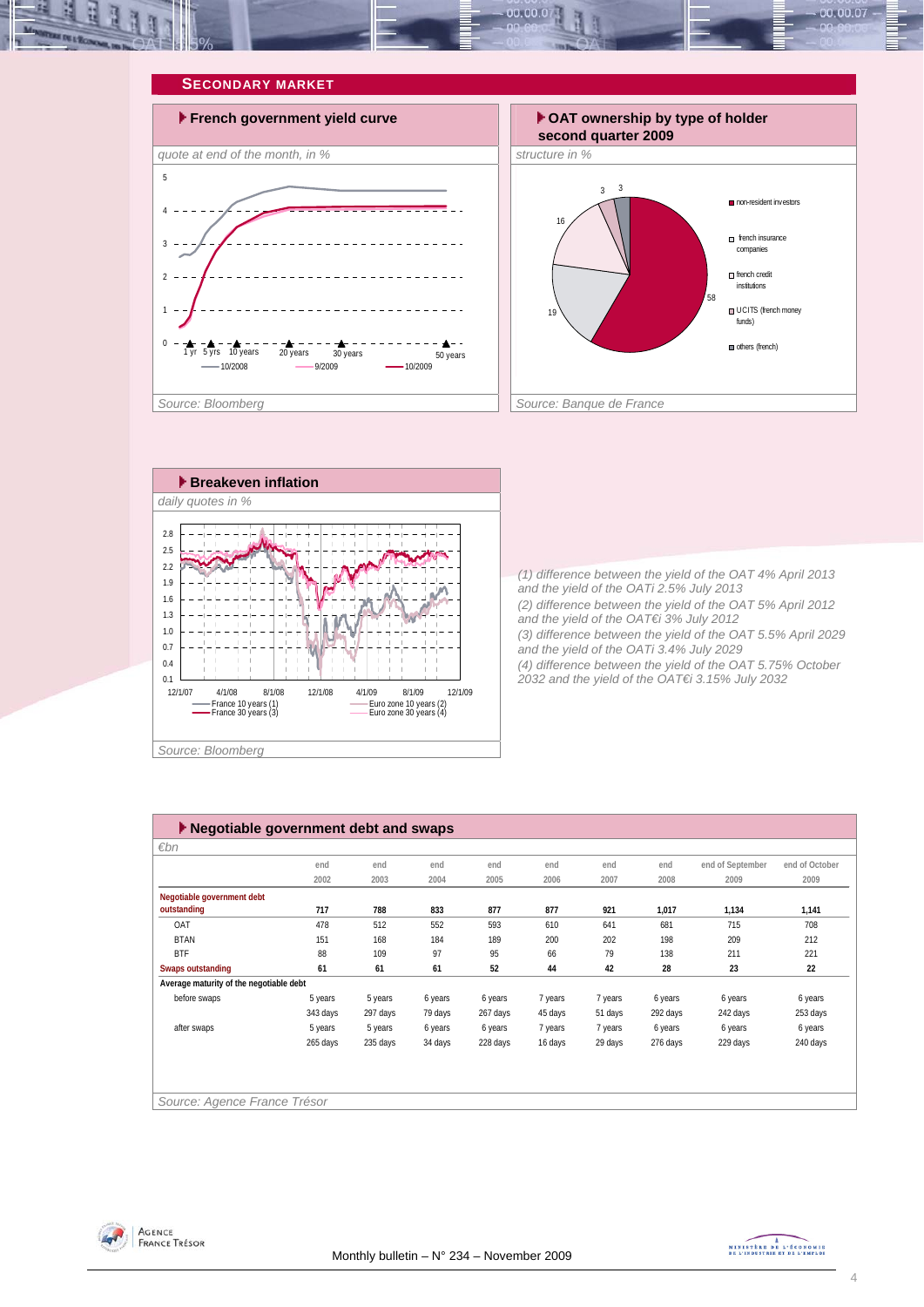

 $00.00.0$ 







MINISTRE DE L'ÉCONOMIE

00.00.07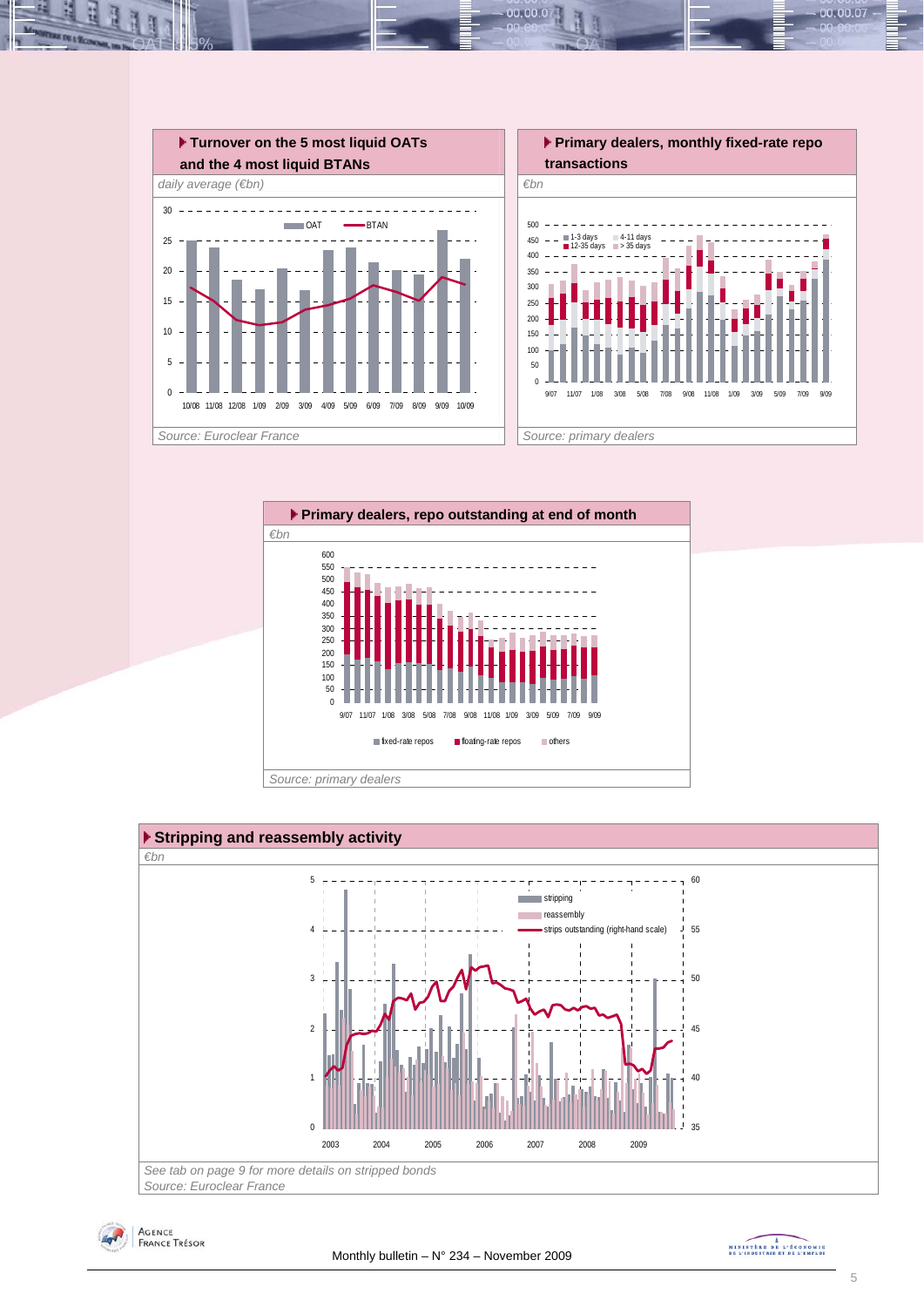

# **The results of the September ECB's Long-Term Economic growth of developed countries must remains strong until the end of the year**

**By Peter Schaffrik, Co-Head of interest rates strategy, Commerzbank**

There can be no denying that the world economy is on a cyclical recovery path. As in Q3, Q4 economic activity in the United States should also still be characterized by a snapback in demand as depleted inventories are being replenished (inventories alone should contribute some 1.5 points to Q4 US GDP), government aides support selected industries (such as the automobile industry) and base effects will contribute to a surge in the monthly year-onyear figures. For very similar reasons we also believe that the euro zone economy will



continue to grow appreciably in the final three months of the year. But at some point, companies will have restocked their inventories and caught up on a good portion of the postponed investment. From the beginning of 2010, we expect quarterly growth to fall to rates that are at or just below trend growth both in the US and in the Euro area. The medium term growth picture should be

anything but as dynamic as the second half of 2009. Anemic growth is in store for the years to come.

Regarding trend growth itself, the financial crisis has not only destroyed part of potential output but has also probably lowered its growth rate for a number of reasons. The ECB<sup>1</sup> for instance cited two important ones: destruction of output capacity and 'debased' human capital (mainly due to long-term unemployment) which lower the potential output of an economy. Furthermore, the structurally reduced leverage in the system, higher credit risk premiums and a larger government share in economic activity is likely to reduce both productivity and potential output, too. For instance, we view a rate of just less than 1% as appropriate for Germany over the coming years (down from approx. 1.25%) while overall Eurozone and US trend growth rates should also be lower than over the past economic cycle by similar magnitudes.

That said we see risks for bond yields in both directions. On the one hand, the cyclical forces that have pulled the global economy away from the abyss are clearly a burden for government bonds – particularly if extended well into 2010. On the other hand, the structural arguments above are bond market friendly ones. Lower trend growth should also translate into a lower 'neutral' ECB rate, meaning that the ECB might have to increase rates less than in previous cycles to have an inflation capping effect, in particular without inflation risks in the short term to medium term. In addition, bond yields could stay low for a considerable period of time.

*NB: this Agence France Trésor forum offers economists an opportunity to express their personal opinion. Thus, the above article strictly reflects the author's view, and should not be construed as expressing the viewpoints of Agence France Trésor or the Ministry of the Economy, Industry and Employment.* 

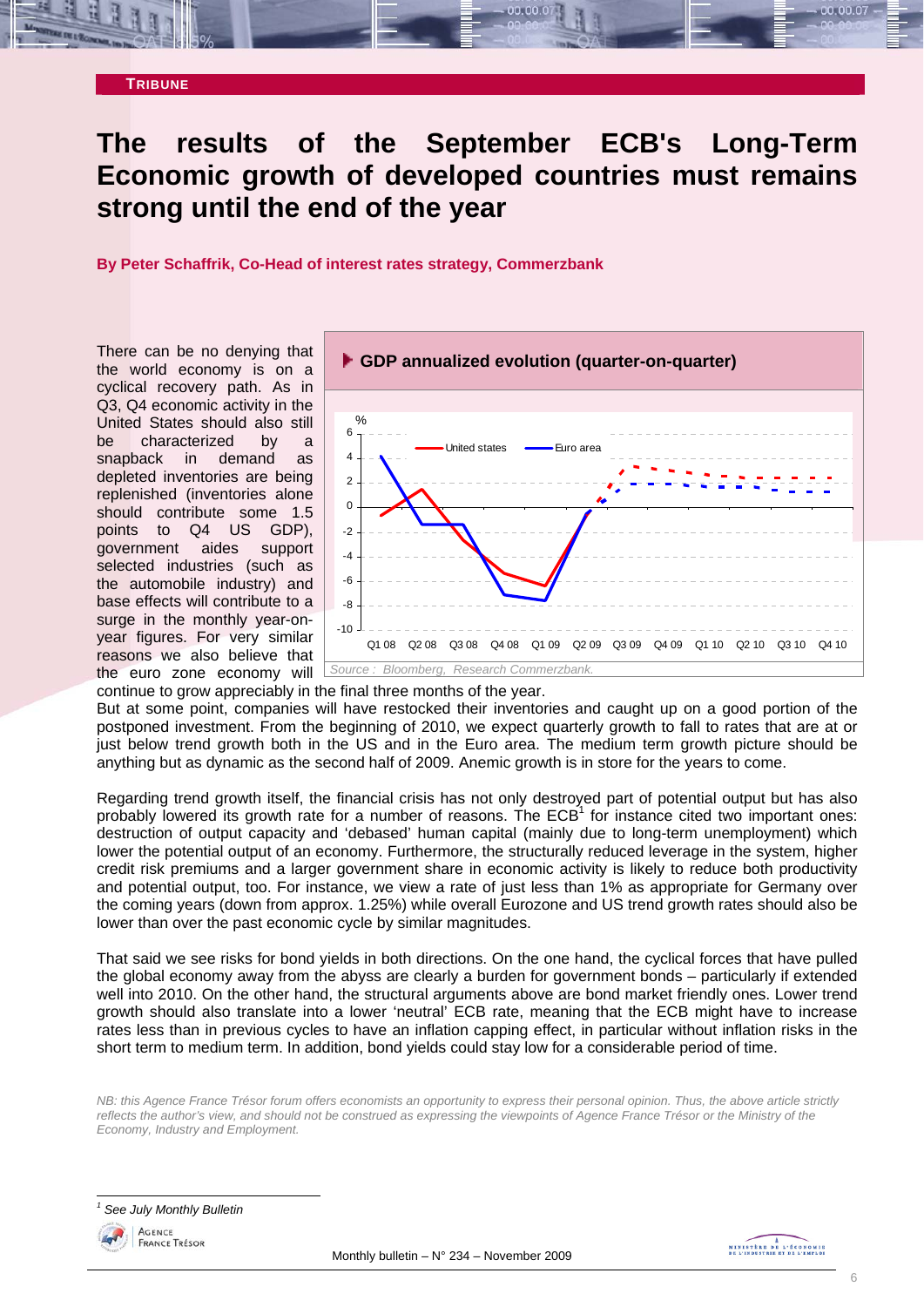

# **THE FRENCH ECONOMY**

| $\blacktriangleright$ Macro-economic forecast |        |         |      |  |  |  |  |  |
|-----------------------------------------------|--------|---------|------|--|--|--|--|--|
| Real growth rate as a %                       |        |         |      |  |  |  |  |  |
|                                               | 2008   | 2009    | 2010 |  |  |  |  |  |
| French GDP                                    | 0.4    | $-2.2$  | 1.2  |  |  |  |  |  |
| Household consumption                         | 1.0    | 0.6     | 0.8  |  |  |  |  |  |
| <b>Business investment</b>                    | 2,6    | $-7,9$  | 0.6  |  |  |  |  |  |
| Exports                                       | $-0.2$ | $-11.4$ | 2.6  |  |  |  |  |  |
| Imports                                       | 0.8    | $-8.8$  | 3.4  |  |  |  |  |  |
| Consumer prices                               | 2.8    | 0.4     | 1.2  |  |  |  |  |  |
| (on an annual average basis)                  |        |         |      |  |  |  |  |  |
|                                               |        |         |      |  |  |  |  |  |

**Execute economic indicators** 

| Industrial output*, year-on-year       | $-10.4%$      | 9/2009     |
|----------------------------------------|---------------|------------|
| Household consumption*, year-on-year   | 1.0%          | 9/2009     |
| Unemployment rate (ILO)                | 9.1%          | 6/2009     |
| Consumer prices, year-on-year          |               |            |
| all items                              | $-0.2%$       | 10/2009    |
| all items excluding tobacco            | $-0.2%$       | 10/2009    |
| Trade balance, fob-fob, sa             | $-1.8$ FUR bn | 9/2009     |
|                                        | $-2.2$ FUR bn | 8/2009     |
| Current account balance, sa            | $-3.7$ FUR bn | 9/2009     |
| n,<br>n.                               | $-4.0$ EUR bn | 8/2009     |
| 10-year constant maturity rate (TEC10) | 3.57%         | 10/30/2009 |
| 3-month interest rate (Euribor)        | 0.720%        | 10/30/2009 |
| EUR/USD                                | 1.4800        | 10/30/2009 |
| EUR / JPY                              | 134.66        | 10/30/2009 |

*Source: Ministry of the Economy, Industry and Employment Draft budget Bill 2010, European Commission* 



*Employment; Banque de France* 



| ► Government budget monthly position                                     |          |          |          |                        |           |  |  |  |  |
|--------------------------------------------------------------------------|----------|----------|----------|------------------------|-----------|--|--|--|--|
| €bn                                                                      |          |          |          |                        |           |  |  |  |  |
|                                                                          |          |          |          | end of September level |           |  |  |  |  |
|                                                                          | 2007     | 2008     | 2007     | 2008                   | 2009      |  |  |  |  |
| General budget                                                           |          |          |          |                        |           |  |  |  |  |
| balance                                                                  | $-38,19$ | $-56.99$ | $-27.84$ | $-34.35$               | $-94.25$  |  |  |  |  |
| revenue                                                                  | 299.22   | 291,12   | 217.98   | 221.58                 | 169.66    |  |  |  |  |
| expenditure                                                              | 337,41   | 348,11   | 245,83   | 255,92                 | 263,91    |  |  |  |  |
| Balance of special                                                       |          |          |          |                        |           |  |  |  |  |
| Treasury accounts                                                        | $-0.21$  | 0.40     | $-24,41$ | $-22,21$               | $-31,52$  |  |  |  |  |
| General budget                                                           |          |          |          |                        |           |  |  |  |  |
| outturn                                                                  | $-38.40$ | $-56.59$ | $-52.25$ | $-56.55$               | $-125.77$ |  |  |  |  |
|                                                                          |          |          |          |                        |           |  |  |  |  |
|                                                                          |          |          |          |                        |           |  |  |  |  |
| Source: Ministry of the Budget, Public Accounts and the Civil<br>Service |          |          |          |                        |           |  |  |  |  |
| for more information: http://www.budget.gouv.fr/                         |          |          |          |                        |           |  |  |  |  |





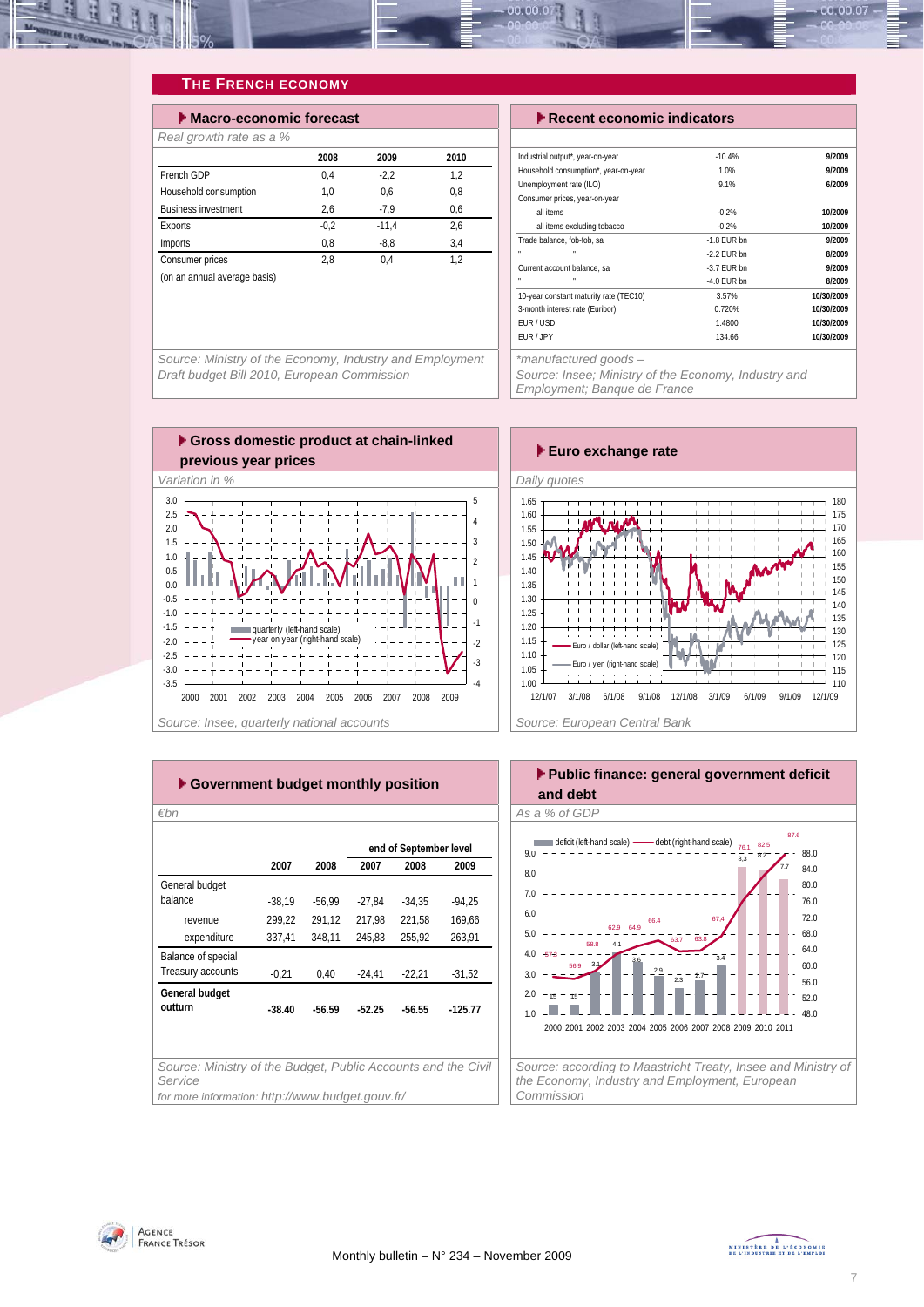|    | $\blacktriangleright$ Timetable for the release of French economic indicators |               |                                                         |  |  |  |  |  |  |
|----|-------------------------------------------------------------------------------|---------------|---------------------------------------------------------|--|--|--|--|--|--|
|    | November 2009                                                                 | December 2009 |                                                         |  |  |  |  |  |  |
| 6  | Central government budget: statement at end of September                      | 3             | Job seekers Q3-2009 (BIT)                               |  |  |  |  |  |  |
| 6  | Foreign trade in September                                                    | 8             | Central government budget: statement at end of October  |  |  |  |  |  |  |
| 10 | Industrial output in September                                                | 9             | Foreign trade in October                                |  |  |  |  |  |  |
| 10 | Industrial investments: Quaterly October survey                               | 10            | Industrial output in October                            |  |  |  |  |  |  |
| 11 | Balance of payments in September                                              | 10            | Payroll employment: final results Q3-2009               |  |  |  |  |  |  |
| 13 | Consumer prices: index for October                                            | 14            | Balance of payments in October                          |  |  |  |  |  |  |
| 24 | Household consumption of manufactured goods in October                        | 14            | Wages: results Q3-2009                                  |  |  |  |  |  |  |
| 24 | Industrial trends: monthly survey for November                                | 15            | Consumer prices: index for November                     |  |  |  |  |  |  |
| 24 | New building starts in October                                                | 18            | Industrial trends: monthly survey for December          |  |  |  |  |  |  |
| 24 | Sales of new dwelling units: Q3-2009                                          | 23            | Household consumption of manufactured goods in November |  |  |  |  |  |  |
| 26 | Job seekers in October                                                        | 29            | National quarterly accounts: first results Q3-2009      |  |  |  |  |  |  |
| 30 | Industrial producer prices: October index                                     | 30            | New building starts in November                         |  |  |  |  |  |  |
|    |                                                                               | 31            | Industrial producer prices: November index              |  |  |  |  |  |  |
|    | Harmonized index of consumer prices – Eurozone (Eurostat)                     |               |                                                         |  |  |  |  |  |  |
|    | Index for October: November 16                                                |               |                                                         |  |  |  |  |  |  |

00.00.07

*Index for November: December 16* 

### **INTERNATIONAL COMPARISONS**







00.00.07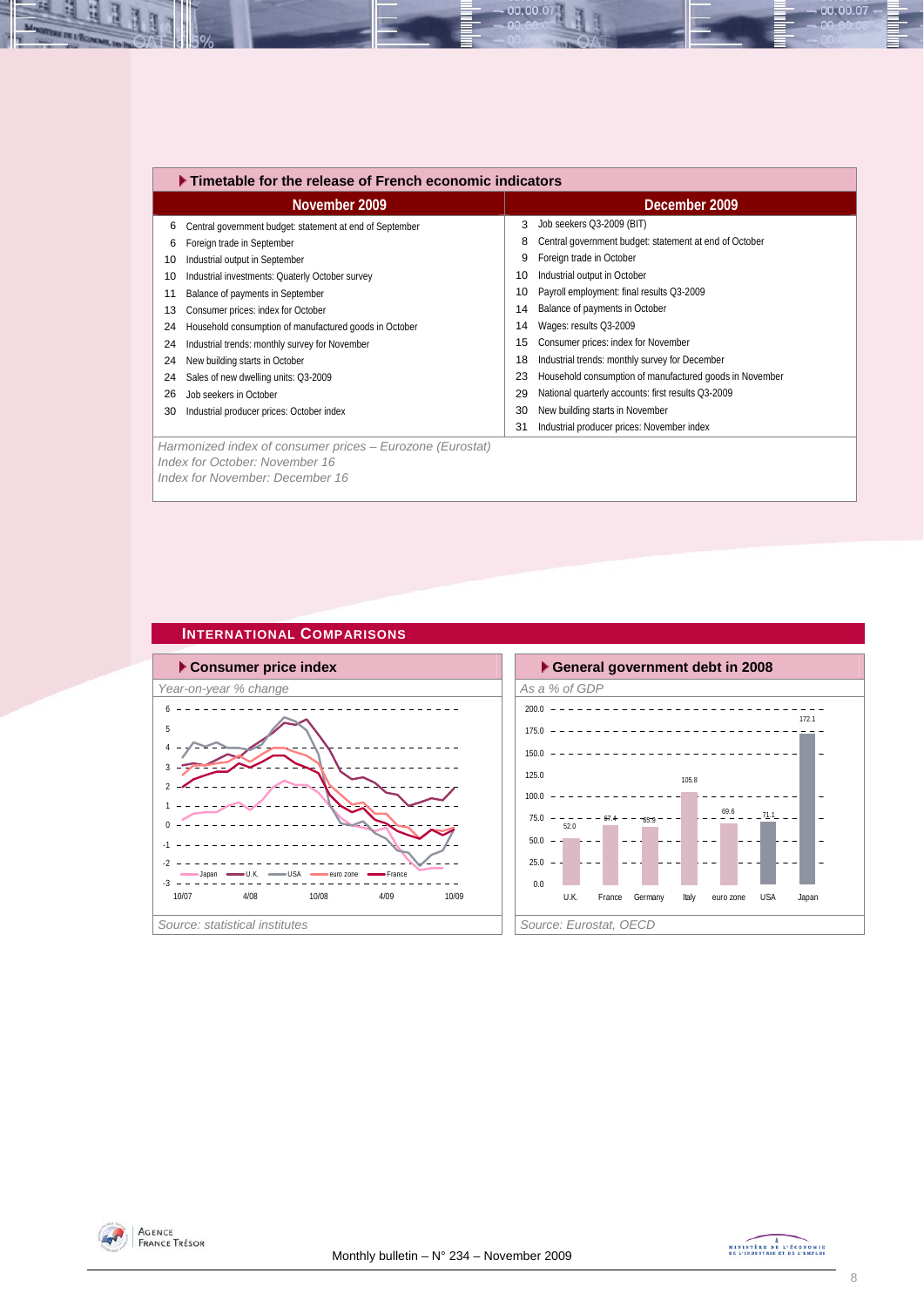#### **FRENCH GOVERNMENT NEGOTIABLE DEBT OUTSTANDING -** *DETTE NEGOCIABLE DE L'ETAT*

 $-00,00,00$ 

 **OAT au 31 octobre 2009** */ fungible Treasury bonds at October 31, 2009*

| En euros                                                                                                                                                                                                                                                                                             |                                                                                                                                                                                                                                                                                                                                                                                                                                                                                                               |                                  |                                                                                |                  |                |                                      |                                                                                            |                                         |                                                      |                             |                        |
|------------------------------------------------------------------------------------------------------------------------------------------------------------------------------------------------------------------------------------------------------------------------------------------------------|---------------------------------------------------------------------------------------------------------------------------------------------------------------------------------------------------------------------------------------------------------------------------------------------------------------------------------------------------------------------------------------------------------------------------------------------------------------------------------------------------------------|----------------------------------|--------------------------------------------------------------------------------|------------------|----------------|--------------------------------------|--------------------------------------------------------------------------------------------|-----------------------------------------|------------------------------------------------------|-----------------------------|------------------------|
| <b>CODE ISIN</b><br><b>Euroclear France</b>                                                                                                                                                                                                                                                          | Libellé de l'emprunt /<br>Bond                                                                                                                                                                                                                                                                                                                                                                                                                                                                                | Encours / Outstanding            | Coefficient d'indexation / Valeur nominale/ démembré<br>indexation coefficient | face value       | /stripped      | <b>CODE ISIN</b><br>Euroclear France | Libellé de l'emprunt /<br>Bond                                                             | Encours / Outstanding                   | Coefficient d'indexation<br>/ indexation coefficient | Valeur nominale/ face value | démembré<br>/ stripped |
|                                                                                                                                                                                                                                                                                                      | Échéance 2010                                                                                                                                                                                                                                                                                                                                                                                                                                                                                                 | 31 462 742 970                   |                                                                                |                  |                |                                      | Échéance 2019                                                                              | 50 969 468 664                          |                                                      |                             |                        |
| FR0000186603                                                                                                                                                                                                                                                                                         | OAT 5.5% 25 avril 2010                                                                                                                                                                                                                                                                                                                                                                                                                                                                                        | 15 611 719 352                   |                                                                                |                  | 468 220 000    | FR0000189151                         | OAT 4.25% 25 avril 2019                                                                    | 28 002 000 000                          |                                                      |                             | 176 540 000            |
| FR0000187023                                                                                                                                                                                                                                                                                         | OAT 5,5% 25 octobre 2010                                                                                                                                                                                                                                                                                                                                                                                                                                                                                      | 15 851 023 618                   |                                                                                |                  | 837 183 000    | FR0000570921                         | OAT 8,5% 25 octobre 2019                                                                   | 8 844 392 893                           |                                                      |                             | 3 866 286 000          |
|                                                                                                                                                                                                                                                                                                      | Échéance 2011                                                                                                                                                                                                                                                                                                                                                                                                                                                                                                 | 52 131 659 002                   |                                                                                |                  |                | FR0010776161                         | OAT 3,75% 25 octobre 2019                                                                  | 14 106 000 000                          |                                                      |                             | 125 500 000            |
| FR0000570731                                                                                                                                                                                                                                                                                         | OAT 6,5% 25 avril 2011                                                                                                                                                                                                                                                                                                                                                                                                                                                                                        | 19 572 445 710                   |                                                                                |                  | 772 930 000    | FR0000570954 C                       | ETAT 9,82% 31 décembre 2019                                                                | 17 075 771 (2)                          |                                                      | (6692154)                   |                        |
| FR00100943751                                                                                                                                                                                                                                                                                        | OATi 1,6% 25 juillet 2011                                                                                                                                                                                                                                                                                                                                                                                                                                                                                     | 16 904 326 960 (1)               | 1,10392                                                                        | (15 313 000 000) | $\Omega$       |                                      | Échéance 2020                                                                              | 19 730 857 020                          |                                                      |                             |                        |
| FR0000187874                                                                                                                                                                                                                                                                                         | OAT 5% 25 octobre 2011<br>Échéance 2012                                                                                                                                                                                                                                                                                                                                                                                                                                                                       | 15 654 886 332<br>60 836 579 763 |                                                                                |                  | 303 191 000    | FR0010050559                         | OATEi 2,25% 25 juillet 2020                                                                | 19 730 857 020 (1)                      | 1,12273                                              | (17574000000)               | $\Omega$               |
| FR0000188328                                                                                                                                                                                                                                                                                         | OAT 5% 25 avril 2012                                                                                                                                                                                                                                                                                                                                                                                                                                                                                          | 18 981 110 580                   |                                                                                |                  | 502 050 000    | FR0010192997                         | Échéance 2021<br>OAT 3,75% 25 avril 2021                                                   | 21 677 000 000<br>21 677 000 000        |                                                      |                             | 363 128 000            |
| FR00001880131                                                                                                                                                                                                                                                                                        | OATEI 3% 25 juillet 2012                                                                                                                                                                                                                                                                                                                                                                                                                                                                                      | 16 815 648 920 (1)               | 1,16018                                                                        | (14 494 000 000) | $\overline{0}$ |                                      |                                                                                            |                                         |                                                      |                             |                        |
| FR0000188690                                                                                                                                                                                                                                                                                         | OAT 4,75% 25 octobre 2012                                                                                                                                                                                                                                                                                                                                                                                                                                                                                     | 19 554 122 924                   |                                                                                |                  | 407 296 000    | FR0000571044                         | Échéance 2022<br>OAT 8,25% 25 avril 2022                                                   | 1 243 939 990<br>1 243 939 990          |                                                      |                             | 807 750 000            |
| FR0000570780                                                                                                                                                                                                                                                                                         | OAT 8.5% 26 décembre 2012                                                                                                                                                                                                                                                                                                                                                                                                                                                                                     | 5 485 697 339                    |                                                                                |                  |                |                                      | Échéance 2023                                                                              | 35 188 674 623                          |                                                      |                             |                        |
|                                                                                                                                                                                                                                                                                                      | Échéance 2013                                                                                                                                                                                                                                                                                                                                                                                                                                                                                                 | 57 256 118 537                   |                                                                                |                  |                | FR0000571085                         | OAT 8,5% 25 avril 2023                                                                     | 10 606 195 903                          |                                                      |                             | 6 918 325 000          |
| FR0000188989                                                                                                                                                                                                                                                                                         | OAT 4% 25 avril 2013                                                                                                                                                                                                                                                                                                                                                                                                                                                                                          | 20 652 183 879                   |                                                                                |                  | 139 250 000    | FR0010585901 I                       | OATi 2,1% 25 juillet 2023                                                                  | 6 309 478 720 (1)                       | 1,03231                                              | (6 112 000 000)             | $\sqrt{ }$             |
| FR00001889551                                                                                                                                                                                                                                                                                        | OATi 2,5% 25 juillet 2013                                                                                                                                                                                                                                                                                                                                                                                                                                                                                     | 17 629 176 979 (1)               | 1,12160                                                                        | (15717882471)    | $\mathbf{0}$   | FR0010466938                         | OAT 4,25% 25 octobre 2023                                                                  | 18 273 000 000                          |                                                      |                             | 318 902 000            |
| FR0010011130                                                                                                                                                                                                                                                                                         | OAT 4% 25 octobre 2013                                                                                                                                                                                                                                                                                                                                                                                                                                                                                        | 18 974 757 679                   |                                                                                |                  | 235 120 000    |                                      | Échéance 2025                                                                              | 12 491 928 118                          |                                                      |                             |                        |
|                                                                                                                                                                                                                                                                                                      | Échéance 2014                                                                                                                                                                                                                                                                                                                                                                                                                                                                                                 | 38 988 724 224                   |                                                                                |                  |                | FR0000571150                         | OAT 6% 25 octobre 2025                                                                     | 12 491 928 118                          |                                                      |                             | 2870177000             |
| FR0010061242                                                                                                                                                                                                                                                                                         | OAT 4% 25 avril 2014                                                                                                                                                                                                                                                                                                                                                                                                                                                                                          | 20 334 752 234                   |                                                                                |                  | 105 375 000    |                                      | Échéance 2028                                                                              | 16 173 709                              |                                                      |                             |                        |
| FR0010112052                                                                                                                                                                                                                                                                                         | OAT 4% 25 octobre 2014                                                                                                                                                                                                                                                                                                                                                                                                                                                                                        | 18 653 971 990                   |                                                                                |                  | 133 850 000    | FR0000571226 C                       | OAT zéro coupon 28 mars 2028                                                               | 16 173 709 (3)                          |                                                      | (46232603)                  |                        |
|                                                                                                                                                                                                                                                                                                      | Échéance 2015                                                                                                                                                                                                                                                                                                                                                                                                                                                                                                 | 61 454 160 613                   |                                                                                |                  |                |                                      |                                                                                            |                                         |                                                      |                             |                        |
| FR0010163543                                                                                                                                                                                                                                                                                         | OAT 3,5% 25 avril 2015                                                                                                                                                                                                                                                                                                                                                                                                                                                                                        | 19 388 313 893                   |                                                                                |                  | 149 650 000    | FR0000571218                         | Échéance 2029<br>OAT 5,5% 25 avril 2029                                                    | 25 759 684 763<br>16 990 880 458        |                                                      |                             | 2 908 316 000          |
| FR00101355251                                                                                                                                                                                                                                                                                        | OATEI 1,6% 25 juillet 2015                                                                                                                                                                                                                                                                                                                                                                                                                                                                                    | 14 760 846 720 (1)               | 1,10016                                                                        | (13417000000)    | $\overline{0}$ | FR00001864131                        | OATi 3,4% 25 juillet 2029                                                                  | 8 768 804 305 (1)                       | 1,17684                                              | (7 451 144 000)             | $\Omega$               |
| FR0010216481                                                                                                                                                                                                                                                                                         | OAT 3% 25 octobre 2015                                                                                                                                                                                                                                                                                                                                                                                                                                                                                        | 27 305 000 000                   |                                                                                |                  | 266 394 000    |                                      |                                                                                            |                                         |                                                      |                             |                        |
|                                                                                                                                                                                                                                                                                                      | Échéance 2016                                                                                                                                                                                                                                                                                                                                                                                                                                                                                                 | 45 750 000 000                   |                                                                                |                  |                |                                      | Échéance 2032                                                                              | 29 067 028 550                          |                                                      |                             |                        |
| FR0010288357                                                                                                                                                                                                                                                                                         | OAT 3,25% 25 avril 2016                                                                                                                                                                                                                                                                                                                                                                                                                                                                                       | 21 980 000 000                   |                                                                                |                  | 32 550 000     | FR00001887991<br>FR0000187635        | OATEI 3,15% 25 juillet 2032<br>OAT 5,75% 25 octobre 2032                                   | 10 657 705 950<br>(1)<br>18 409 322 600 | 1,13755                                              | (9369000000)                | 6 871 299 000          |
| FR0000187361                                                                                                                                                                                                                                                                                         | OAT 5% 25 octobre 2016                                                                                                                                                                                                                                                                                                                                                                                                                                                                                        | 23 770 000 000                   |                                                                                |                  | 1 218 330 000  |                                      | Échéance 2035                                                                              | 15 614 000 000                          |                                                      |                             |                        |
|                                                                                                                                                                                                                                                                                                      | Échéance 2017                                                                                                                                                                                                                                                                                                                                                                                                                                                                                                 | 58 086 306 800                   |                                                                                |                  |                | FR0010070060                         | OAT 4,75% 25 avril 2035                                                                    | 15 614 000 000                          |                                                      |                             | 3 395 786 000          |
| FR0010415331                                                                                                                                                                                                                                                                                         | OAT 3,75% 25 avril 2017                                                                                                                                                                                                                                                                                                                                                                                                                                                                                       | 19 990 000 000                   |                                                                                |                  | 211 000 000    |                                      | Échéance 2038                                                                              | 23 889 000 000                          |                                                      |                             |                        |
| FR00102351761                                                                                                                                                                                                                                                                                        | OATi 1% 25 juillet 2017                                                                                                                                                                                                                                                                                                                                                                                                                                                                                       | 19 684 306 800 (1)               | 1,06488                                                                        | (18485000000)    | $\overline{0}$ | FR0010371401                         | OAT 4% 25 octobre 2038                                                                     | 23 889 000 000                          |                                                      |                             | 3 916 150 000          |
| FR0010517417                                                                                                                                                                                                                                                                                         | OAT 4.25% 25 octobre 2017                                                                                                                                                                                                                                                                                                                                                                                                                                                                                     | 18 412 000 000                   |                                                                                |                  | 227 900 000    |                                      | Échéance 2040                                                                              | 6 423 538 080                           |                                                      |                             |                        |
|                                                                                                                                                                                                                                                                                                      | Échéance 2018                                                                                                                                                                                                                                                                                                                                                                                                                                                                                                 | 38 963 000 000                   |                                                                                |                  |                | FR00104473671                        | OATEi 1,8% 25 juillet 2040                                                                 | 6 423 538 080 (1)                       | 1,05373                                              | (6096000000)                |                        |
| FR0010604983                                                                                                                                                                                                                                                                                         | OAT 4% 25 avril 2018                                                                                                                                                                                                                                                                                                                                                                                                                                                                                          | 21 294 000 000                   |                                                                                |                  | 134 750 000    |                                      | Échéance 2041                                                                              | 6 000 000 000                           |                                                      |                             |                        |
| FR0010670737                                                                                                                                                                                                                                                                                         | OAT 4.25% 25 octobre 2018                                                                                                                                                                                                                                                                                                                                                                                                                                                                                     | 17 669 000 000                   |                                                                                |                  | 3700000        | FR0010773192                         | OAT 4,5% 25 avril 2041                                                                     | 6 000 000 000                           |                                                      |                             | 1 600 000 000          |
|                                                                                                                                                                                                                                                                                                      |                                                                                                                                                                                                                                                                                                                                                                                                                                                                                                               |                                  |                                                                                |                  |                |                                      | Échéance 2055                                                                              | 14 926 000 000                          |                                                      |                             |                        |
|                                                                                                                                                                                                                                                                                                      |                                                                                                                                                                                                                                                                                                                                                                                                                                                                                                               |                                  |                                                                                |                  |                | FR0010171975                         | OAT 4% 25 avril 2055                                                                       | 14 926 000 000                          |                                                      |                             | 3 591 417 000          |
|                                                                                                                                                                                                                                                                                                      |                                                                                                                                                                                                                                                                                                                                                                                                                                                                                                               |                                  |                                                                                |                  |                |                                      |                                                                                            |                                         |                                                      |                             | 707 926 585 426        |
| (1) Encours OAT indexées = valeur nominale x coefficient d'indexation / indexed bonds outstanding = face value x indexation coefficient<br>(2) y compris intérêts capitalisés au 31/12/2008 / including coupons capitalized at 12/31/2008 ; non offerte à la souscription / not open to subscription |                                                                                                                                                                                                                                                                                                                                                                                                                                                                                                               |                                  |                                                                                |                  |                |                                      | <b>Total OAT / total fungible Treasury bonds</b><br>Encours démembré /stripped outstanding |                                         |                                                      |                             | 43 878 315 000         |
|                                                                                                                                                                                                                                                                                                      | (3) valeur actualisée au 28/03/2009 / actualized value at 03/28/2009 ; non offerte à la souscription / not open to subscription<br>En % des lignes démembrables<br>OATi: OAT indexée sur l'indice français des prix à la consommation (hors tabac) / OAT indexed on the French consumer price index (excluding tobacco)<br>As a % of strippable bonds<br>OAT€i : OAT indexée sur l'indice des prix à la consommation harmonisé de la zone euro (hors tabac) / OAT indexed on the eurozone harmonized index of |                                  |                                                                                |                  |                |                                      |                                                                                            | 6,25 %                                  |                                                      |                             |                        |
| consumer price (excluding tobacco)                                                                                                                                                                                                                                                                   |                                                                                                                                                                                                                                                                                                                                                                                                                                                                                                               |                                  |                                                                                |                  |                |                                      | Durée de vie moyenne                                                                       |                                         |                                                      |                             | 10 ans et 18 jours     |
|                                                                                                                                                                                                                                                                                                      |                                                                                                                                                                                                                                                                                                                                                                                                                                                                                                               |                                  |                                                                                |                  |                |                                      | Average maturity                                                                           |                                         |                                                      |                             | 10 years and 18 days   |





 $.00, 00, 07$ 

nn nn